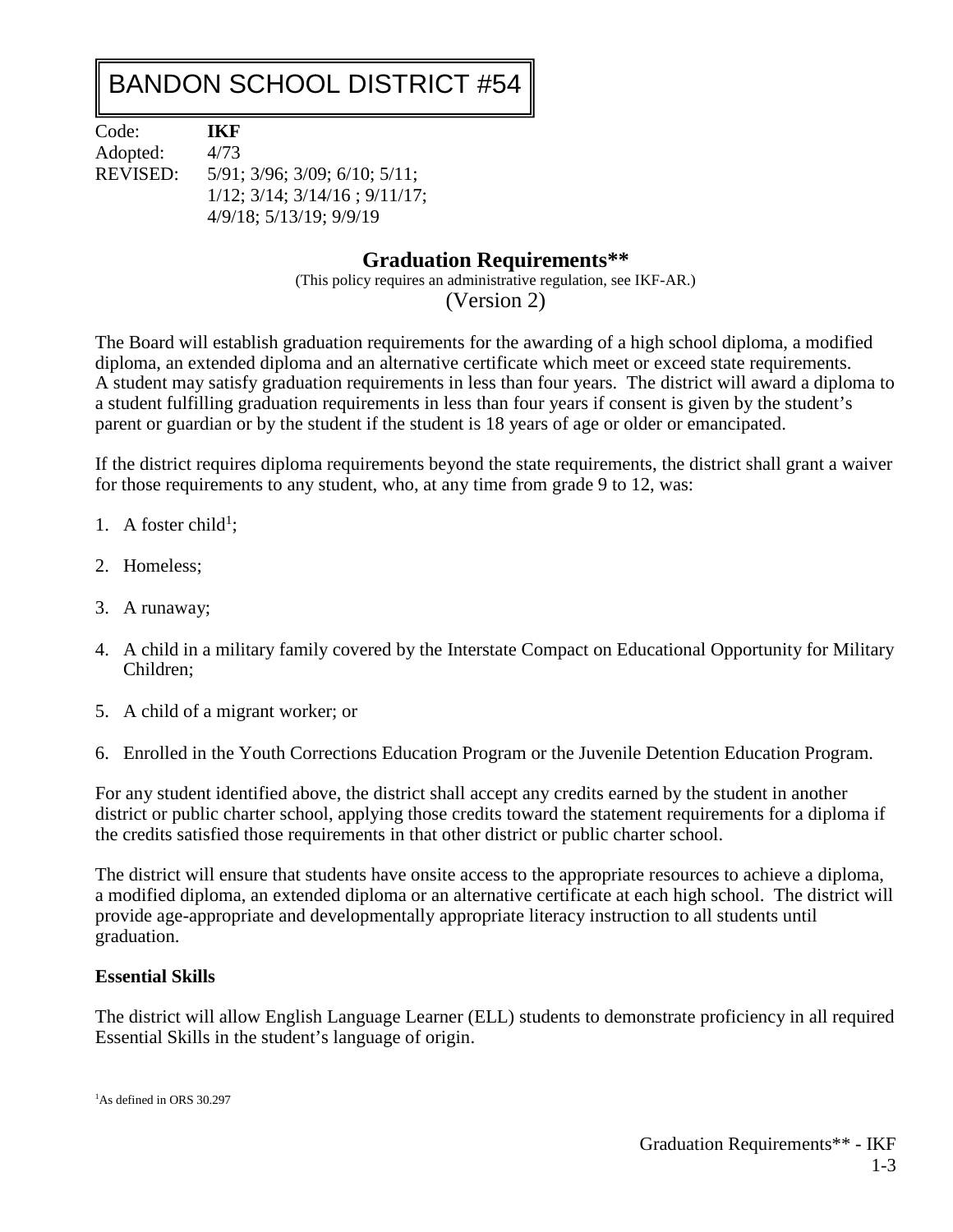The district will develop procedures to provide assessment options as described in the *Test Administration Manual*, in the ELL student's language of origin, and will develop procedures to ensure that locally scored assessment options administered in an ELL student's language of origin are scored by a qualified rater.

The district may not deny a student the opportunity to pursue a diploma with more stringent requirements than a modified diploma or an extended diploma for the sole reason the student has the documented history listed under the above modified diploma or extended diploma requirements.

The district may award a modified diploma or an extended diploma to a student only upon the written consent of a student who is emancipated or has reached the age of 18 at the time the modified or extended diploma is awarded, or the student's parent or guardian. The district shall receive the written consent during the school year in which the modified diploma or the extended diploma is awarded.

A student shall have the opportunity to satisfy the requirements for a modified diploma, an extended diploma or an alternative certificate in either four years after starting the ninth grade, or until the student reaches the age of 21, if the student is entitled to a public education until the age of 21 under state or federal law.

A student may satisfy the requirements for a modified diploma, an extended diploma or an alternative certificate in less than four years but not less than three years. In order to satisfy the requirements for a modified diploma, an extended diploma or an alternative certificate in less than four years, the student's parent or guardian or a student who is emancipated or has reach the age of 18 must provide written consent which clearly state the parent, guardian or student is waiving the fourth year and/or years until the student reaches the age of 21. A copy of the consent will be forwarded to the district superintendent who will annually report to the Superintendent of Public Instruction the number of such consents.

Beginning in grade five or after a documented history to qualify for a modified diploma, an extended diploma, or an alternative certificate has been established, the district will annually provide to the parents or guardians of the student, information about the availability and requirements of a modified diploma, an extended diploma, and an alternative certificate.

A student who qualifies to receive or receives a modified diploma, an extended diploma, or an alternative certificate shall have the option of participating in a high school graduation ceremony with the student's class.

A student who receives a modified diploma, extended diploma or an alternative certificate shall have access to instructional hours, hours of transition services and hours of other services that are designed to meet unique needs of the student and when added together provide a total number of hours of instruction or services that equals at least the total number of instructional hours that is required to be provided to students who are attending a public high school.

The district will award to students with disabilities a document certifying successful completion of program requirements. No document issued to students with disabilities educated in full or in part in a special education program shall indicate that the document is issued by such a program. When a student who has an IEP completes high school, the district will give the student an individualized summary of performance.

Eligible students with disabilities are entitled to a free appropriate public education (FAPE) until the age of 21, even if they have earned a modified diploma, an extended diploma, an alternate certificate or